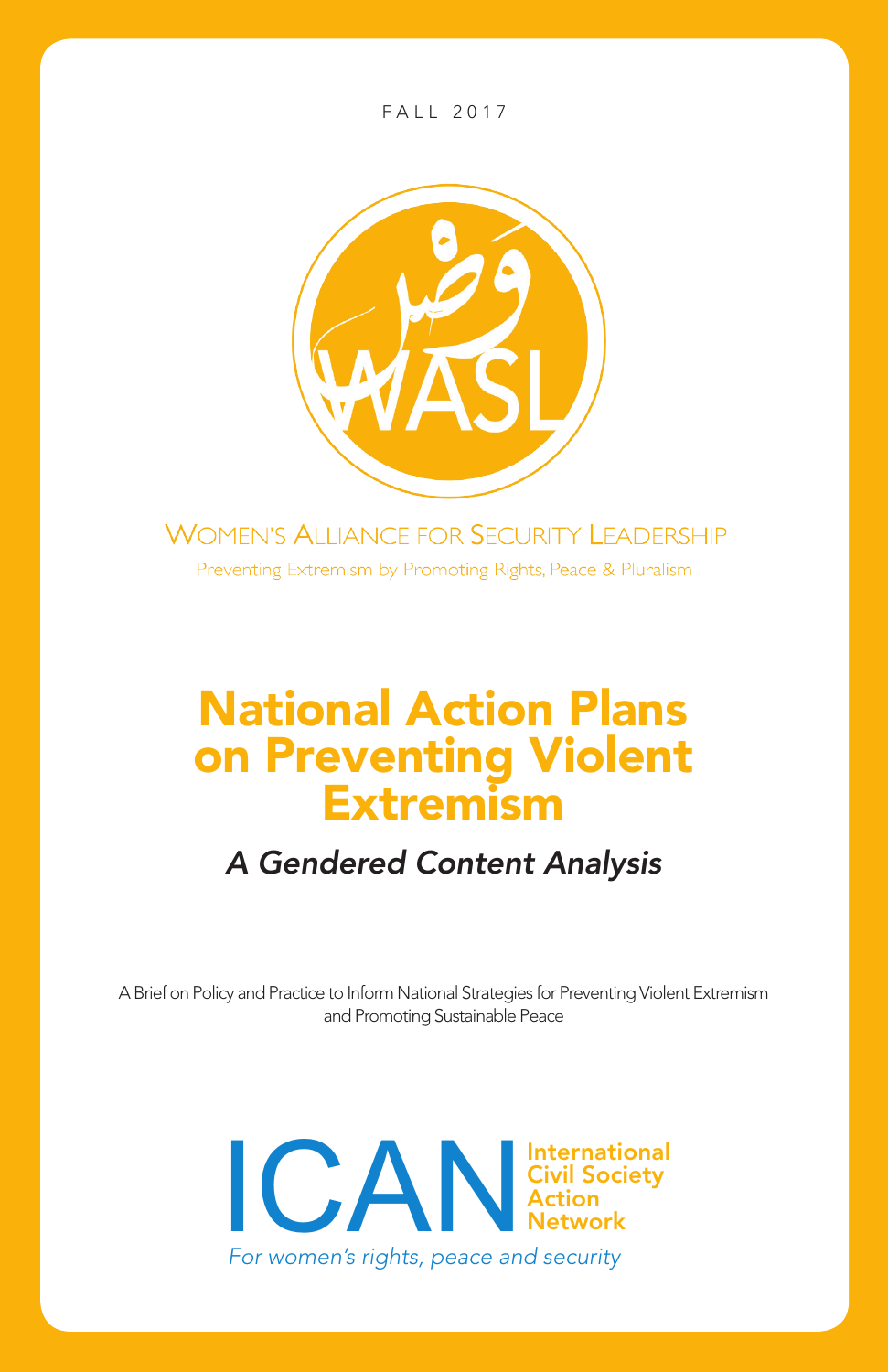Principal Author: *Rosalie Fransen* Contributing Authors: *Sanam Naraghi Anderlini, Melinda Holmes* Series Editor: *Rana Allam*

Editorial Support: *Monica Makar*

### **Contents**

| 3       |
|---------|
| 4       |
| 6       |
| $6 - 7$ |
| 6       |
| 6       |
| 8       |
| 8       |
| 9       |
| 10      |
| 10      |
| 11      |
| 12      |
| 12      |
| 13      |
| 15      |
|         |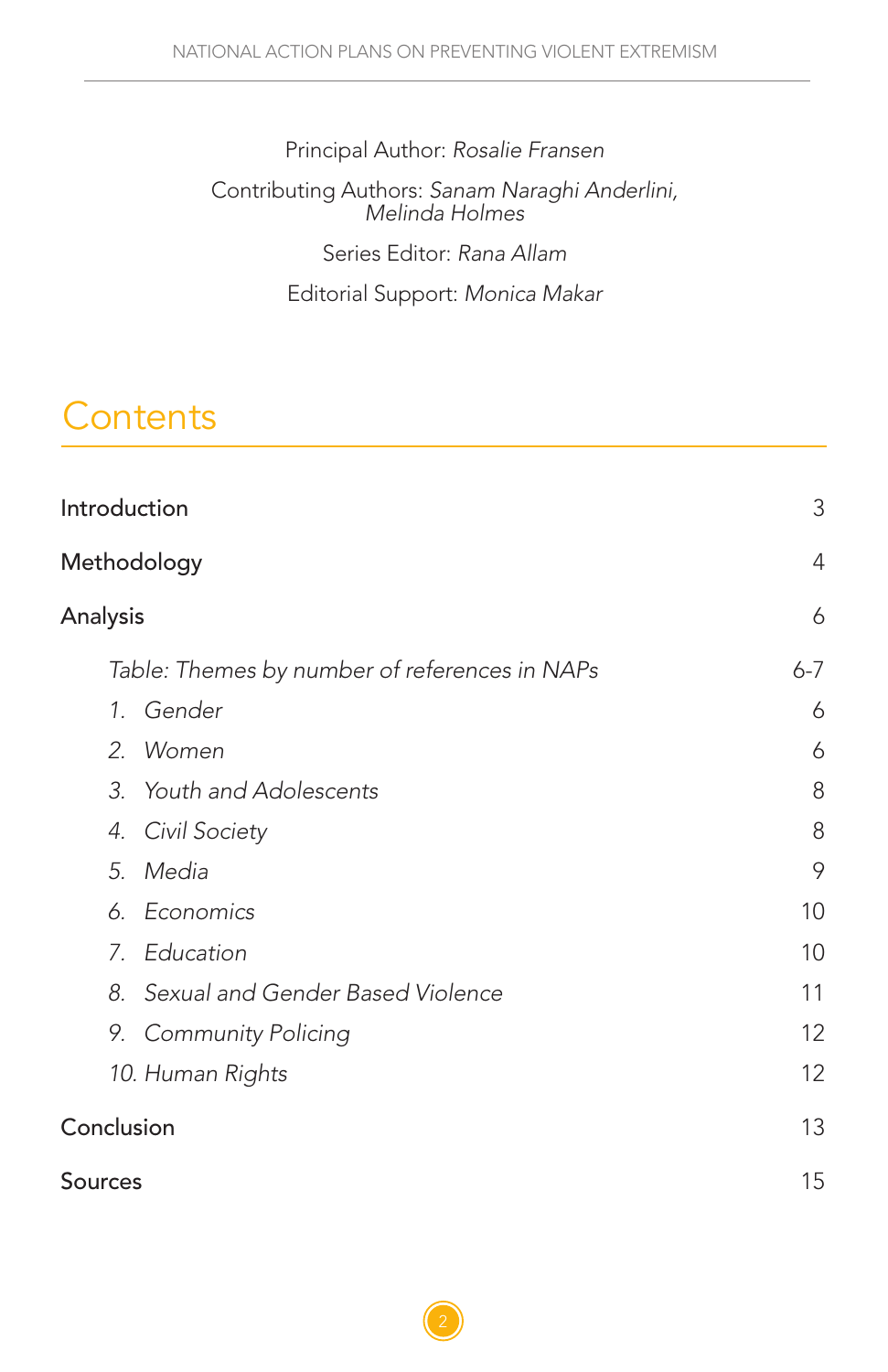# Introduction

In 2015, the UN Secretary General released a Plan of Action to Prevent Violent Extremism (PVE) in response to the fourth review of the Global Counter-Terrorism Strategy (A/RES/68/276) and Security Council resolution 2178 (2014).<sup>1</sup> The plan, recommends that: "each Member State should consider developing a national plan of action *(emphasis added)* to prevent violent extremism which sets national priorities for addressing the local drivers of violent extremism and complements national counter-terrorism strategies where they already exist."2

The UN further recommends that National Action Plans be firmly grounded in human rights, developed in a multi-disciplinary manner, promote respect for the principle of equality before the law, address the issue of foreign terrorist fighters, and are aligned with the Sustainable Development Goals (SDGs) and 2030 agenda. $^3$ 

*"Women's empowerment is a critical force for sustainable peace. While women do sometimes play an active role in violent extremist organizations, it is also no coincidence that societies for which gender equality indicators are higher are less vulnerable to violent extremism"* 

— UNSG's Plan of Action

Under Goal 5, the Plan of Action recommends that countries mainstream gender perspectives in PVE work, include women in national law enforcement and security agencies, and build the capacity of women and civil society groups to engage in prevention and response efforts.

Due to the importance of National Action Plans as policy instruments in the prevention of and protection against violent extremism, and the ongoing work in this realm by national governments and civil society organizations, the

<sup>&</sup>lt;sup>1</sup> UN General Assembly, Plan of Action to Prevent Violent Extremism: Report of the Secretary-General (A/70/674), available at: http://www.un.org/en/ga/search/view\_doc.asp?symbol=A/70/674. <sup>2</sup> Ibid

<sup>3</sup> United Nations, *Plan of Action to Prevent Violent Extremism,* Agenda for Action, available at: https://www.un.org/ counterterrorism/ctitf/sites/www.un.org.counterterrorism.ctitf/files/plan\_action.pdf.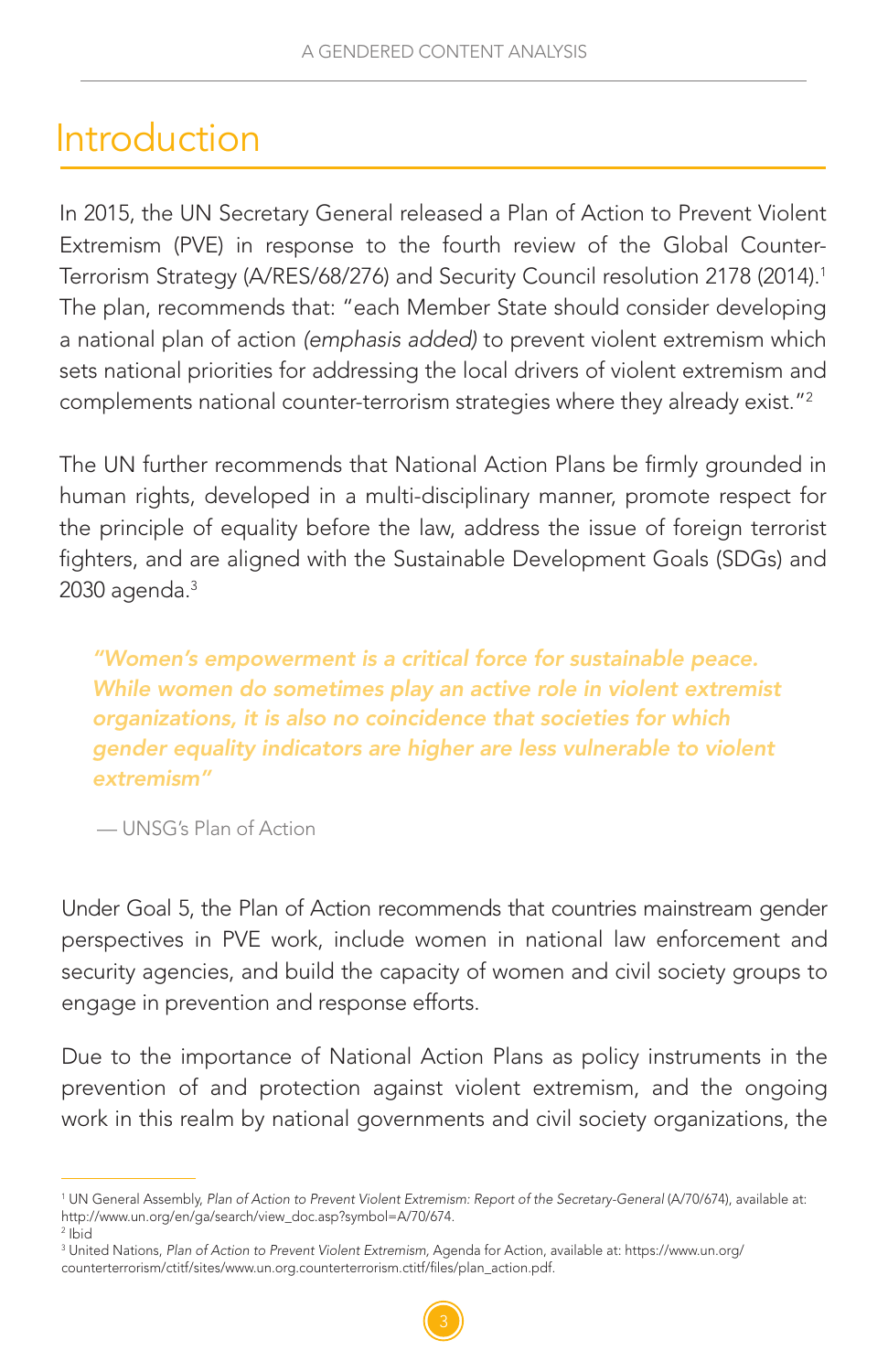International Civil Society Network (ICAN) sought to gain a better understanding of the content of the plans that have been published thus far in 2017, and to highlight good practices and gaps particularly in relation to the inclusion of civil society and gender perspectives and priorities. To this end, ICAN conducted a content analysis of nine NAPs, analyzing whether and how specific themes and target groups were discussed, including education, media, civil society, gender/ women, and human rights.

The review has also informed ICAN's consultative work on these issues, particularly with regard to the three thematic meetings we convened under the auspices of the Global Solutions Exchange (GSX) in 2017. In line with the GSX principles, the meetings each addressed PVE issues with the participation of grassroots women and youth organizations focusing on security interventions, community policing, economic policies and education programming, each with attention to the gendered dimensions of the topics at hand. The findings from those meetings are available in separate publications that accompany this brief.<sup>4</sup>

They offer practical recommendations to be applied and implemented in the process of NAP planning and implementation by countries and organizations active in PVE issues.

# Methodology

ICAN analyzed the nine National Action Plans that governments have produced as of July 2017. Since there is no central database for NAPs, it is possible that there are other NAPs in circulation. However, ICAN was not able to locate them at this time. In the content analysis, ICAN focuses on 10 themes. These were decided in consultation with ICAN partners, which include women's organizations and activists working on issues of security and extremism. The themes that were selected based on their particular relevance to the work, of local, civil society and grassroots organizations in the field.

<sup>4</sup> Sanam Naraghi-Anderlini et al, *Education, Identity and Rising Extremism: From Preventing Violent Extremism to Promoting Peace, Resilience, Equal Rights and Pluralism (PREP);* Melinda Holmes et al, *Preventing Violent Extremism, Protecting Rights and Community Policing: Why Civil Society and Security Sector Partnerships Matter;* and Sanam Naraghi-Anderlini et al, *From the Ground Up: A Preliminary Dialogue on the Nexus of Economic Policy, Gender and Violent Extremism:* ICAN: Washington D.C., Fall 2017, available at: www.icanpeacework.org.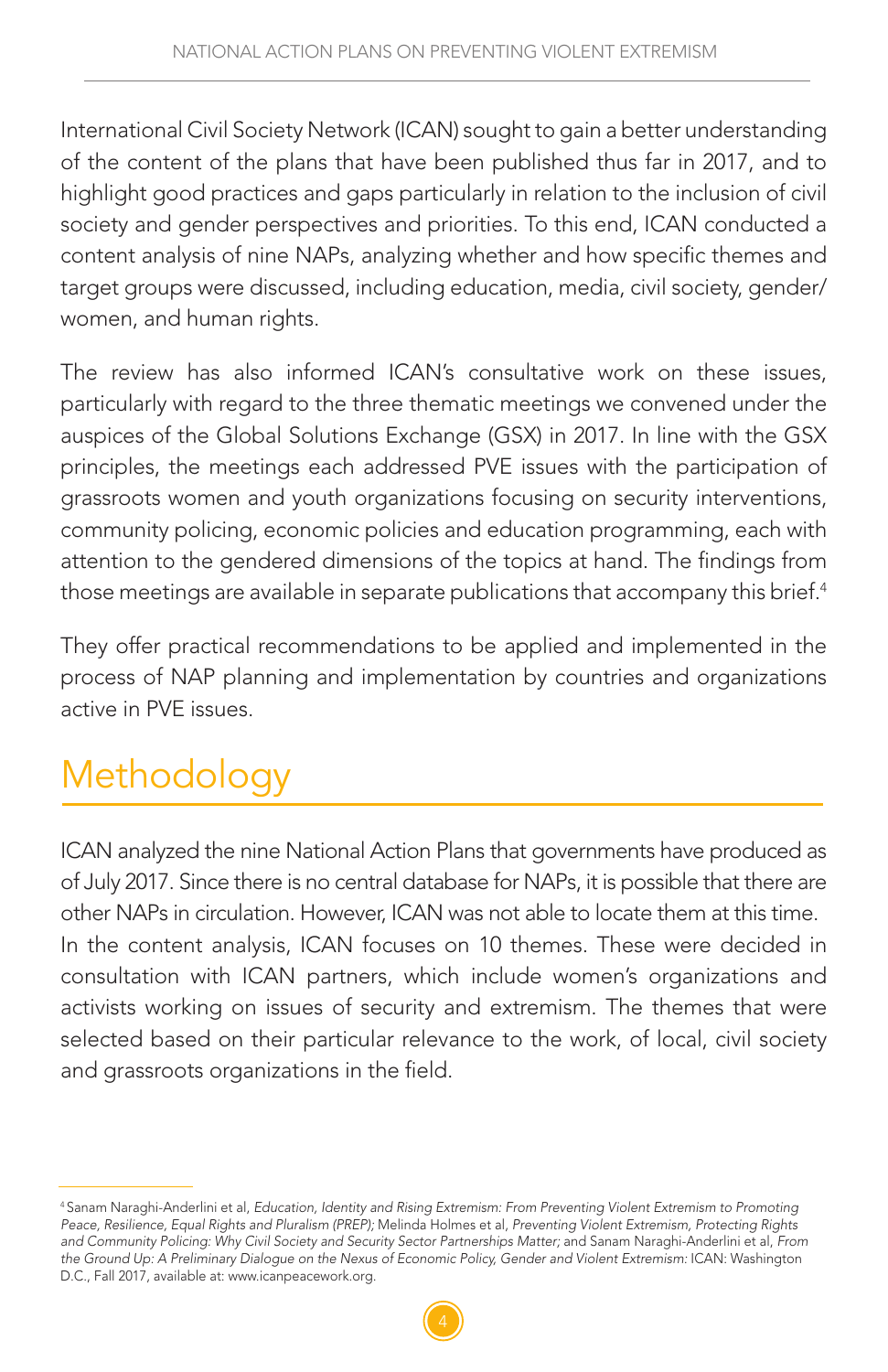In conducting the content analysis, ICAN answered the following research questions:

#### How often is a specific theme referenced in the NAP?

This question was answered by conducting a simple word search, and tallying the total number of references. While it leaves out the context of the reference, it does provide us with insight into which themes NAPs chose to prioritize. The number of references for each NAP/theme was recorded in a spreadsheet.

#### To what extent is the theme discussed in the NAP?

The analysis distinguishes between a theme being mentioned in passing, discussed comprehensively, or treated as its own section or action point. For instance, where one NAP contains a single reference to the "importance of education in PVE work", another NAP may devote an entire section to PVE through education, including specific measures and action steps. Where one NAP might mention women and civil society only as target groups or beneficiaries, another discusses the need for their engagement as equal partners throughout all stages of PVE work.

#### What are the elements of each theme included in the NAP?

The analysis looks at how NAPs interpret each theme. Media, for instance, might be discussed in various ways: NAPs can talk about the need to change curricula, stress the need to embed early warning systems in educational institutions, emphasize vocational training, and so forth. In Section 3 of this document, the analysis outlines how each theme is discussed and any sub-themes that emerge.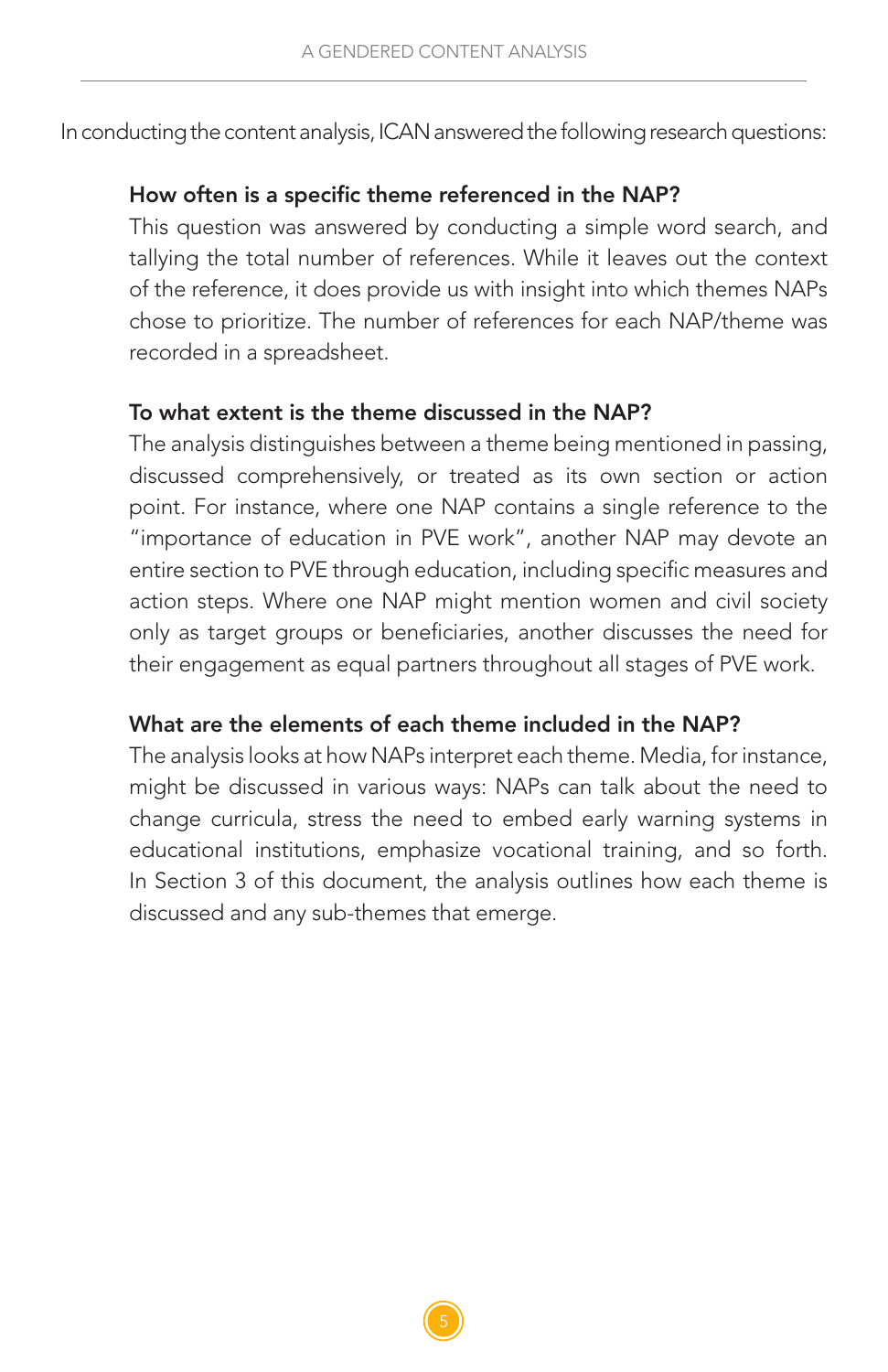# Analysis

| Themes by number of references in National Action Plans |  |  |
|---------------------------------------------------------|--|--|
|---------------------------------------------------------|--|--|

| <b>Country</b>         | <b>Gender</b>  | <b>Women</b>   | Youth &<br><b>Adolescents</b> | <b>Civil</b><br><b>Society</b> | <b>Media</b>   |
|------------------------|----------------|----------------|-------------------------------|--------------------------------|----------------|
| <b>Finland</b>         | $\Omega$       | 0              | 24                            | 0                              | 10             |
| <b>Burkina</b><br>Faso | $\mathbf 0$    | 5              | 15                            | 28                             | 20             |
| <b>France</b>          | $\Omega$       | 3              | 25                            | 4                              | 14             |
| <b>Denmark</b>         | $\mathbf{0}$   | $\overline{2}$ | 60                            | 13                             | 24             |
| Norway                 | 0              | 0              | 25                            | 11                             | 6              |
| Kenya                  | $\overline{2}$ | $\mathbf 0$    | 11                            | 14                             | 15             |
| Switzerland            | 9              | 24             | 20                            | 14                             | 9              |
| <b>Somalia</b>         | $\mathbf{1}$   | 13             | 14                            | 18                             | $\overline{4}$ |
| <b>Morocco</b>         | 0              | 3              | 24                            | $\overline{2}$                 | 1              |

#### 1. Gender

Gender and gender equality concepts are sparsely mentioned in the current set of NAPs. Of the nine analyzed, only three reference gender and of those only one—Switzerland's—recommends specific actions to encourage gender mainstreaming in PVE strategies and action plans, incorporate gender concepts in education and training, and analyze the gendered causes of violent extremism.

The Kenya and Somalia NAPs broadly call for the importance of furthering gender equality and identify gender as a dimension of violent extremism, but do not issue targeted recommendations to integrate a cross-cutting gender lens.

#### 2. Women

The word "women" appears in only five of the nine analyzed NAPs, most prominently when describing groups vulnerable to become targets or perpetrators of violent extremism. The existing work of women-led organizations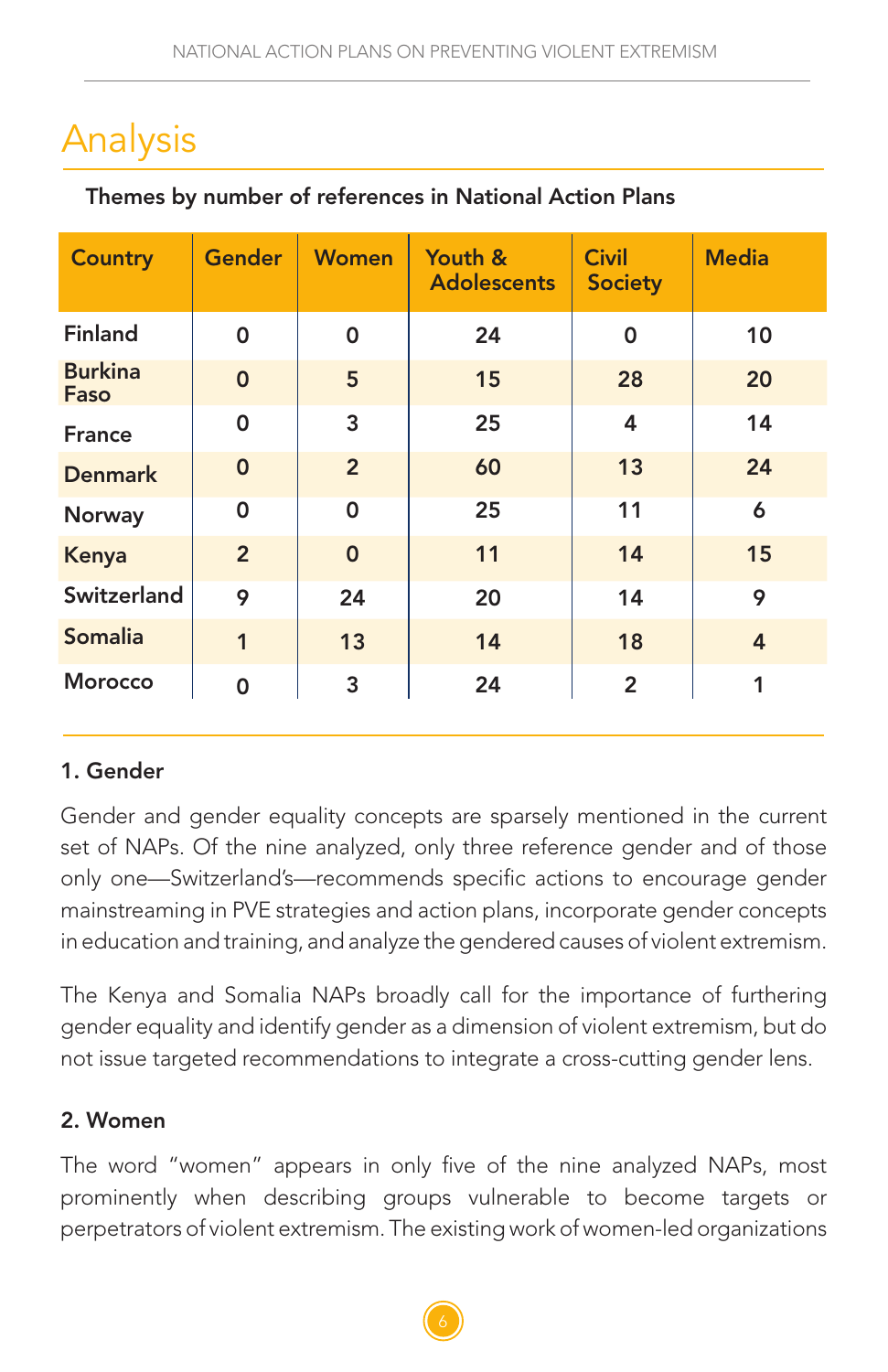| <b>Economics</b> | <b>Education</b> | <b>SGBV</b> | <b>Community</b><br><b>Policing</b> | <b>Human Rights</b> |
|------------------|------------------|-------------|-------------------------------------|---------------------|
| $\mathbf 0$      | 25               | 0           | $\mathbf 0$                         | 7                   |
| 40               | 32               | $\mathbf 0$ | $\mathbf 0$                         | 9                   |
| 10               | 25               | $\mathbf 0$ | $\mathbf 0$                         | $\mathbf 0$         |
| $\mathbf 0$      | 50               | $\mathbf 0$ | $\mathbf 0$                         | 3                   |
| $\mathbf 0$      | 10               | 1           | $\Omega$                            | 1                   |
| 18               | 13               | $\mathbf 0$ | $\mathbf 0$                         | $\mathbf 0$         |
| $\overline{7}$   | 23               | 3           | 0                                   | 25                  |
| $\overline{3}$   | $\overline{7}$   | $\mathbf 0$ | 1                                   | 11                  |
| 10               | 21               | 0           | 0                                   | 24                  |

and women leaders in preventing and countering violent extremism is sparsely mentioned, despite the UN Action Plan's explicit reference to this matter.

The Somalia, Switzerland and Burkina Faso NAPs set out a course of action to build the capacity of women as leaders of their community, development actors, and/or mentors and parent coaches of youth.

The Switzerland NAP is the only one to explicitly reference UNSCR 1325 and the country's related Women, Peace and Security NAP, stating, "Switzerland advocates the participation of women in decision-making processes concerning policy-making and will thus meet its obligations under the current National Action Plan on the UN Security Council's resolution 1325" (p. 21). Notably, it is also the only NAP to highlight the need for women's participation in policy and decision-making processes related to PVE.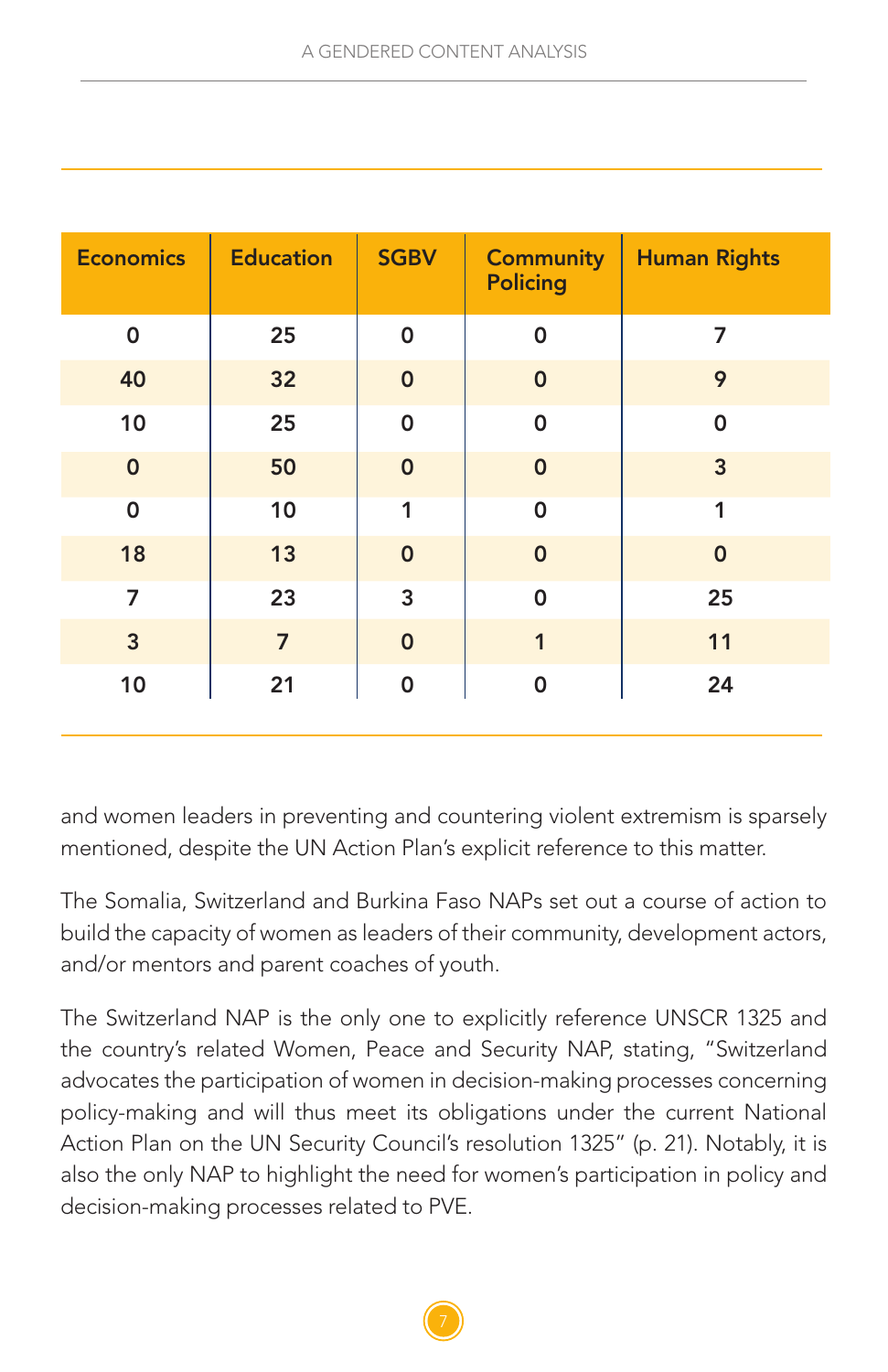#### 3. Youth and Adolescents

Youth and adolescents are broadly referenced in all NAPs as groups vulnerable to violent extremism concepts and biases, key target groups of PVE policy and programming, and potential actors for implementing such policy and programming. A general consensus across NAPs is that more research is required to analyze the drivers behind the radicalization of youth.

PVE actions targeting youth are primarily focused in the spheres of education and employment. Education initiatives seek to promote media literacy, critical thinking and opportunities to interact with different religions and cultures.

Youth unemployment is frequently highlighted as a key issue—the Burkina Faso NAP, for instance, describes it as a "social and political ticking bomb" (p. 20). However, NAPs do not propose a comprehensive approach to address the lack of employment opportunities for youth beyond vocational skills training and increasing the range of civil service activities.

Examples of good practice include the Denmark, Finland and Norway NAPs that call for engaging youth as actors in their own education by calling for the establishment of a national dialogue corps and organizing dialogue conferences and debates.

The Switzerland NAP also expands its scope beyond education and employment and calls for encouraging the voter participation of youth and for revising the treatment of youth as perpetrators, victims and witnesses in the justice system. France's NAP also calls for justice sector reform to better accommodate adolescents and youth.

None of the NAPs address the gendered dimensions of "youth and adolescence" even though the experiences of young men and women are quite different vis-àvis exposure and recruitment into extremist movements, and their involvement in PVE and initiative that foster positive alternatives.

#### 4. Civil Society

The majority of NAPs acknowledge the essential role played by civil society in PVE strategy and work, analyze the current state of civil society in their country, and outline steps to engage civil society actors further. They propose partnering with civil society in research, dissemination of counter-narratives, and policymaking processes. Several NAPs highlight the need to strengthen civil society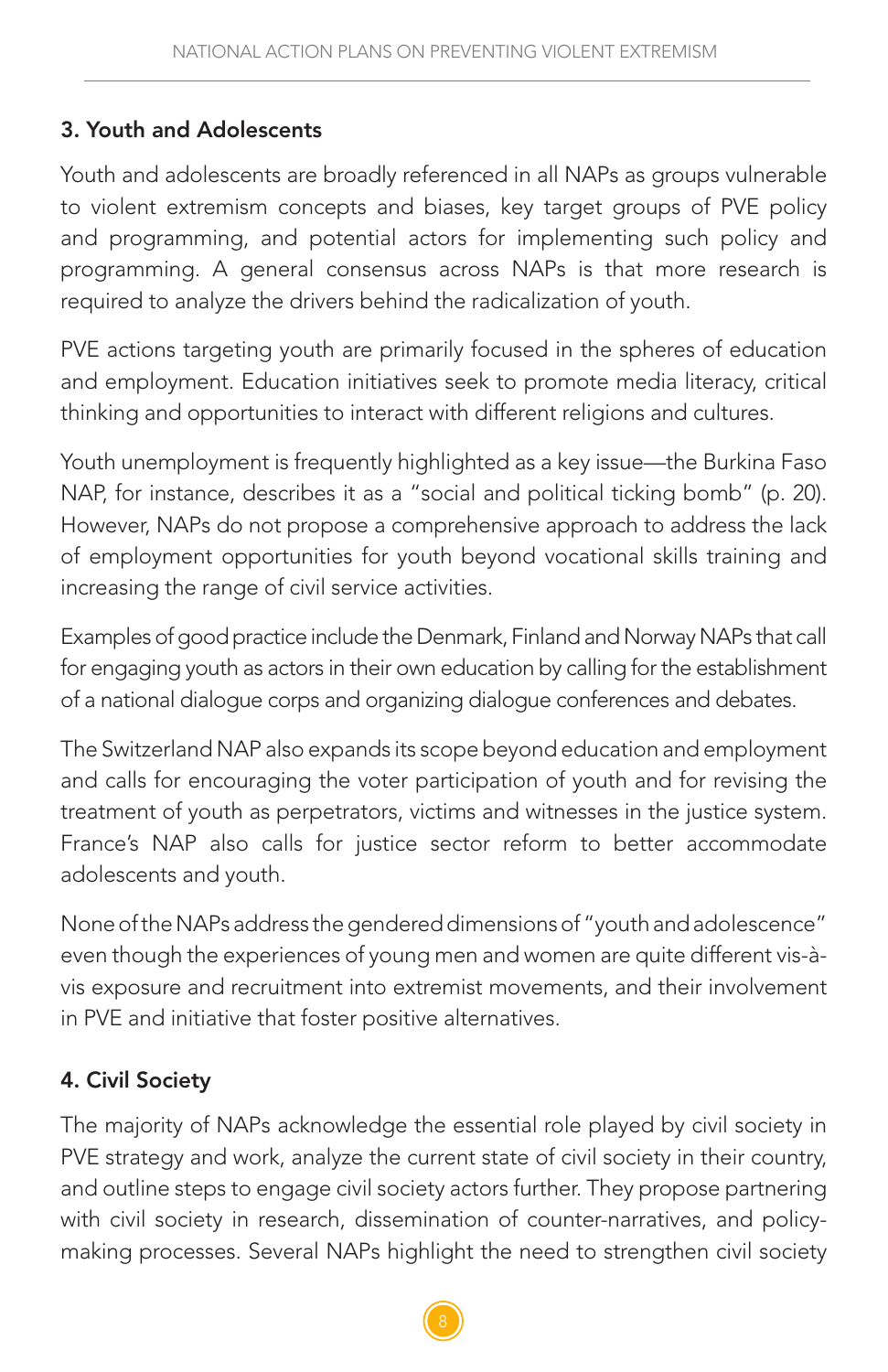itself, by creating CSO networks and establishing platforms to connect civil society, citizens and the media.

Select NAPs envision civil society leadership in PVE strategy, involving civil society as implementers and managers as opposed to solely as partners or constituencies. Burkina Faso is the only country to indicate civil society took part in writing its NAP, while Norway's NAP calls for civil society to be part of a permanent reference group to improve national PVE coordination.

#### 5. Media

NAPs frequently mention the use of media by extremist groups as a recruiting and radicalization tool. They also propose education initiatives for youth around media literacy and responsible internet use as potential solutions. The Switzerland and Somalia NAPs also call for "strategic communications" to spread messages that run counter to those of extremist actors and groups.

Across NAPs, media actors—including social and online media—are identified as key "voices of moderation" in PVE work to disseminate counter-narratives. The Burkina Faso NAP also stresses the important role of media organizations in accountability and early warning: enhancing civil society oversight of governmental action and monitoring the national security organization.

Beyond "counter-messaging" none of the NAPs address the need to provide positive alternatives to youth or men and women who may be lured into extremism based on their aspirations or sense of exclusion. For example, for many young men, extremist movements offer the promise of fulfilling masculine ideals of heroism or contributing to a cause. Media programming could be developed to celebrate existing example of local "heroism" or engage youth in community initiatives.

Similarly, there is potential for amplifying the voices and perspectives of community or international figures who can be "points of light" to inspire young women and men, not just to be reacting against extremists' tactics. There is also a need for NAPs to highlight and encourage support for existing innovative practices using media such as community radio to reach the marginalized populations and offer them positive alternative interpretations of religious texts as in Nigeria. These forms of traditional media are critical too, as extremist movements have used them to target those communities for radicalization.

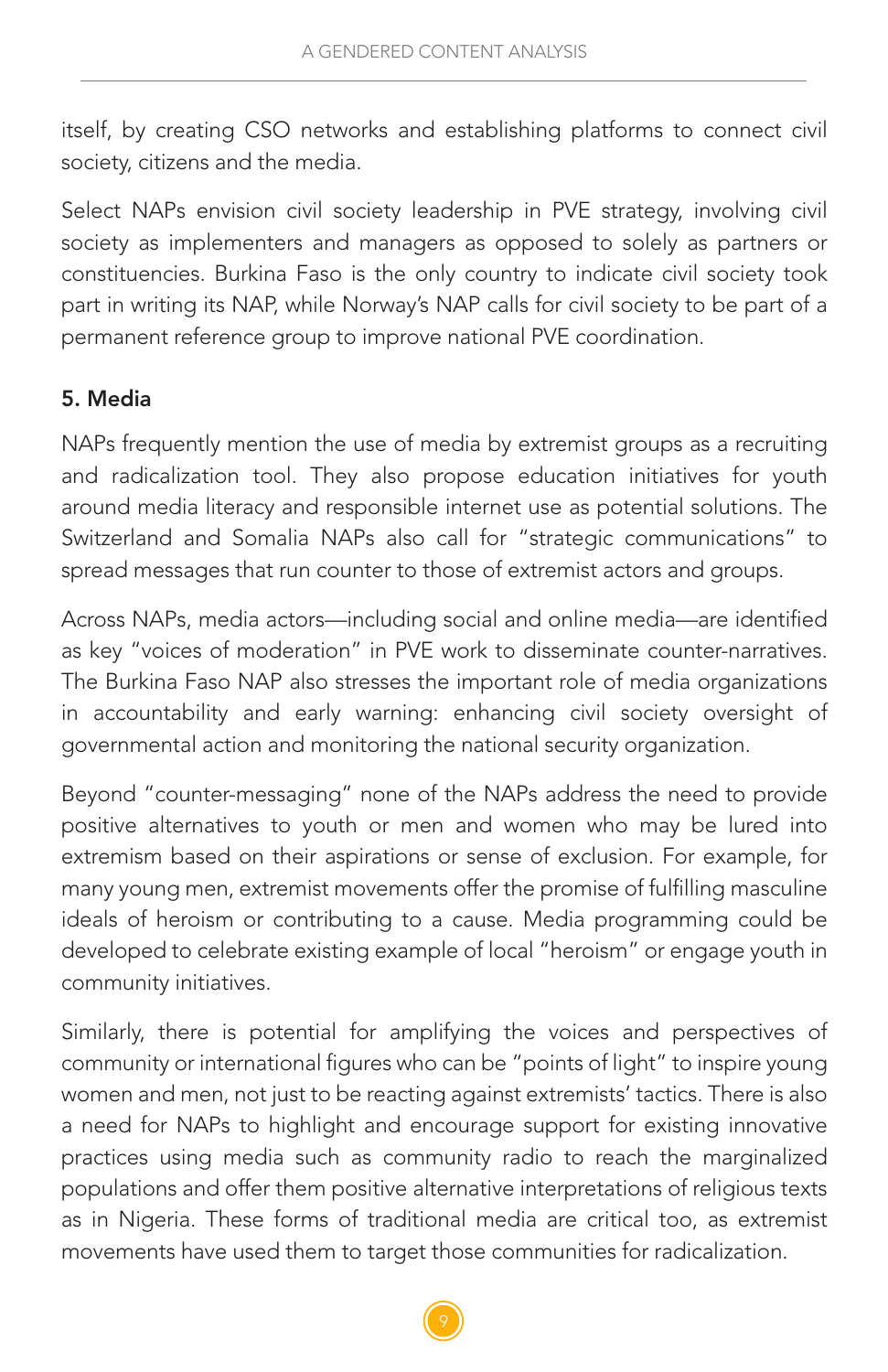#### 6. Economics

Economics and economic concepts are referenced in six of the nine NAPs analyzed, mostly in the context of a discussion on drivers of extremism. The Burkina Faso NAP, for instance, includes a section on socioeconomic drivers that identifies "unmet economic needs" and "deprivation of socioeconomic needs" as key factors driving recruitment and radicalization of youth (p. 8).

Across NAPs, potential solutions to economic issues center around increasing the breadth of economic incentives and livelihoods available to youth and emphasize economic development to create opportunities.

Macroeconomic policy is not mentioned as a factor in any of the NAPs. However, there is a sense that greater research is required to connect the dots: the Kenya NAP, for instance, calls for a participatory research agenda on the "nexus between radicalization and personal, economic and existential crises" (p. 36). These issues and related recommendations are also discussed in greater detail in ICAN's 2017 brief, *From the Ground Up: A Preliminary Dialogue on the Nexus of Economic Policy, Gender and Violent Extremism.* 

#### 7. Education

NAPs call attention to both the positive role education and educational institutions can play in promoting critical thinking and acceptance of diversity and acting as an early warning system, as well as the potential of education—for instance traditional religious education—to propagate biases and fundamentalism.

Proposed PVE actions related to education focus largely on the distribution of materials for teachers and students, scaling up vocational and skills training in academic institutions to improve job prospects, and embed prevention and early warning systems in education strategies. Several NAPs aim to create safe fora for students to express grievances and establish pupil and student welfare services in addition to case management structures.

Some of the more innovative developments in PVE through education are evident in the Kenya, Finland and Somalia NAPs as they propose changes to education curricula to integrate conflict resolution skills, teach critical thinking and promote pluralism and diversity. The Kenya NAP further proposes changes in educational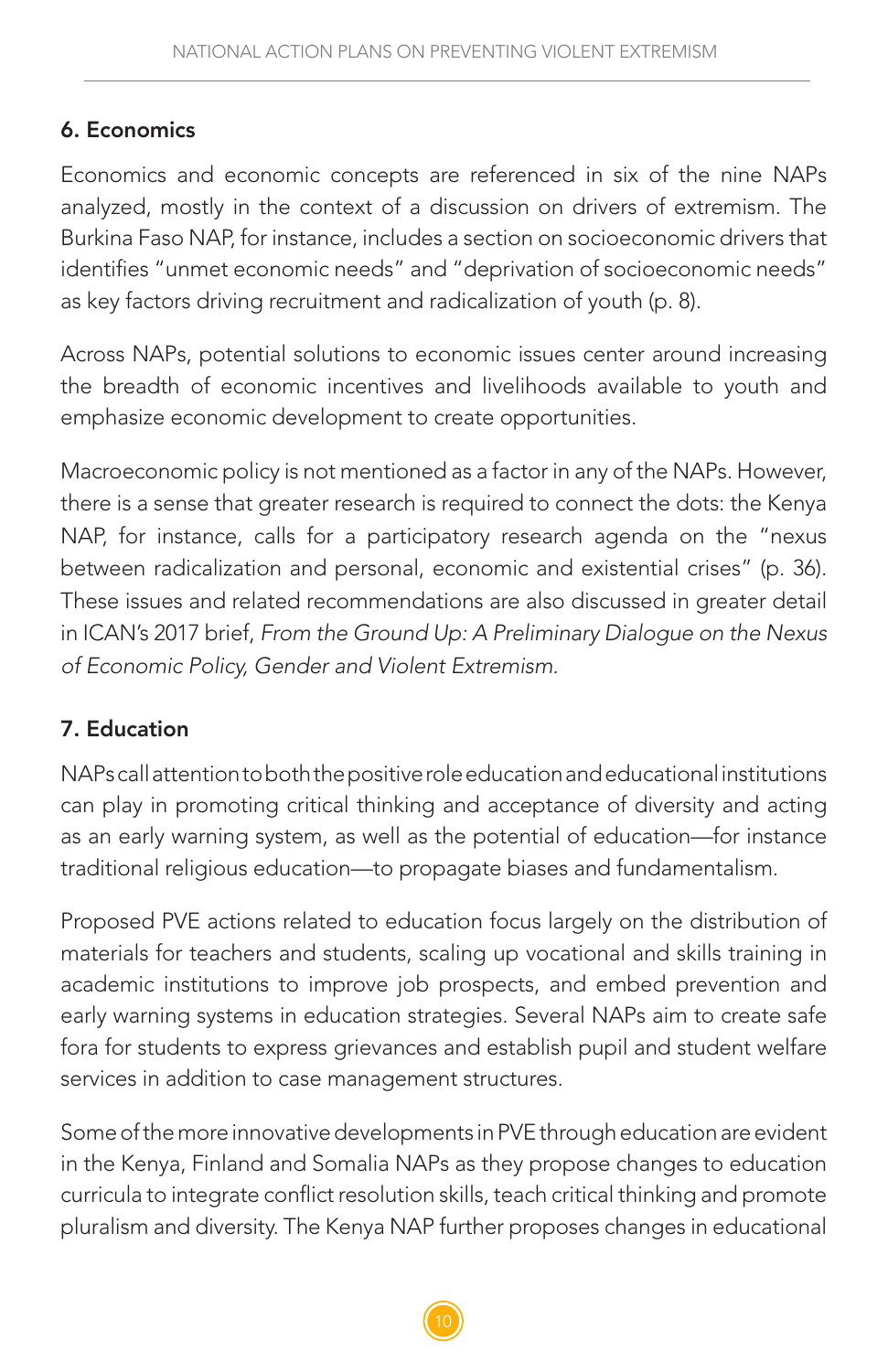institutions that promote "cooperation, free thought and positive acceptance of ethnic, racial, and religious diversity" (p. 28). In Finland, the government has integrated an increasing emphasis on human rights and adjustment to the democratic society in its core education curricula, and proposes intensifying cultural and global education, for instance by providing opportunities for young people to visit different religious communities (churches, mosques, synagogues, etc.). Finally, the Somali NAP aims to highlight the peaceful message of Islam in education curricula, and use education as a platform to foster relationships between teachers, families, other students, and local community leaders

However, the majority of NAPs focus on educational institutions as a platform for skills training, media literacy, or preventing and identifying signs of radicalization, and do not propose curriculum changes related to the promotion of positive values relating to diversity and human rights. None of the NAPs so far reference the need for teaching history that is reflective of injustices. Nor do any of the NAPs acknowledge the need for teacher training to address inherent biases or improve their skills in addressing the needs of marginalized students.

None of the NAPs discuss teacher salaries or quality standards for instructors, or the reduction in education spending and infrastructure that has given rise to a proliferation of private educational institutions particularly religious entities that often foster exclusion and separation not social cohesion. These issues and related recommendations are also discussed in greater detail in the ICAN's 2017 brief, *Education, Identity and Rising Extremism: From Preventing Violent Extremism to Promoting Peace, Resilience, Equal Rights and Pluralism (PREP).*

#### 8. Sexual and Gender Based Violence

Mentions of sexual and gender based violence (SGBV) and its connection to extremism are absent in the vast majority of the NAPs. Only the Switzerland NAP discusses it at length, dedicating a section to "gender-specific violence" that details how Switzerland has increased its efforts to prevent SGBV in fragile contexts by involving young and adult men (p. 16).

Notably, none of the NAPs discuss SGBV as it occurs in their own national context.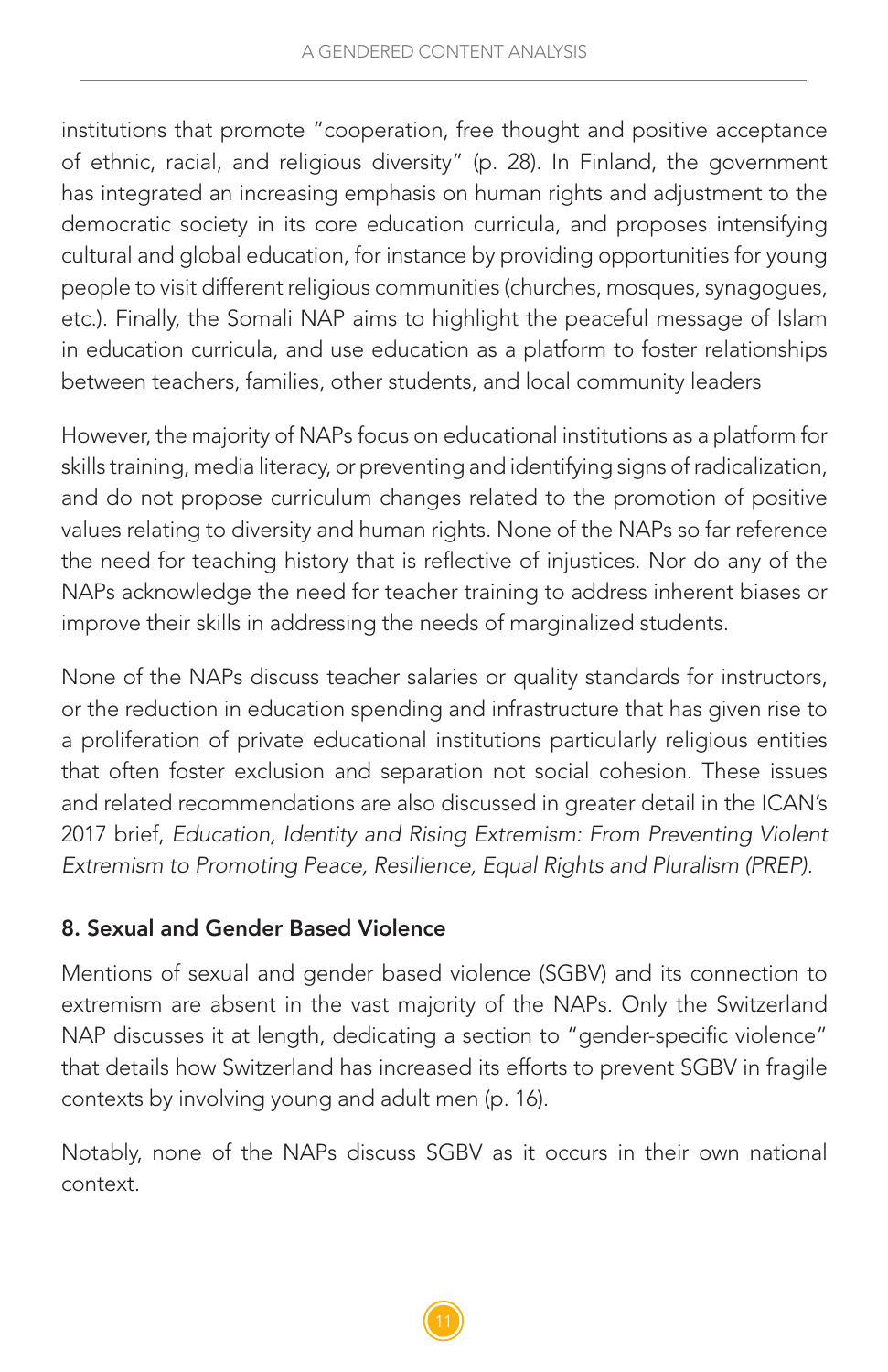#### 9. Community Policing

Only one NAP, that of Somalia, specifically mentioned community policing as a key responsibility of the Ministries of Justice and Internal Security. The majority of NAPs discuss policing as it pertains to security practices such as surveillance, investigation and law enforcement. However, several NAPs discuss the role of the police in PVE outside of these practices.

The Norway, Denmark and Switzerland NAPs do call for improved trust between police and communities and the establishment of cooperation mechanisms between municipalities and the police.

Given the importance of policing to effective PVE, and the documented experiences of police abuse as a contributor to radicalization, there is urgent need and significant potential for developing the community policing elements of PVE NAPs. Recommendation for practical measures are detailed in 2017 brief, *Preventing Violent Extremism, Protecting Rights and Community Policing: Why Civil Society and Security Sector Partnerships Matter.*

#### 10. Human Rights

Most NAPs, with the exception of Kenya and France, make a reference to human rights. However, aside from Switzerland and Morocco's NAPs, none integrate a strong, cross-cutting human rights approach to PVE throughout the document or detail how proposed actions will contribute to human rights. The Denmark and Finland NAPs, for instance, only mention human rights in relation to education: indicating the importance of incorporating human rights in school curricula and youth debates.

The Switzerland NAP contains a focus on human rights throughout its strategy, in addition to a section on "promoting human rights, international humanitarian law and the rule of law" (p. 13). The NAP also stresses accountability for states to meet their human rights obligations when preventing violent extremism. Morocco's NAP frames its discussion of violent extremism entirely in the context of human rights, referencing the 2011 revisions to its constitution and assigning many of the PVE responsibilities to its National Human Rights Council (p. 9-10).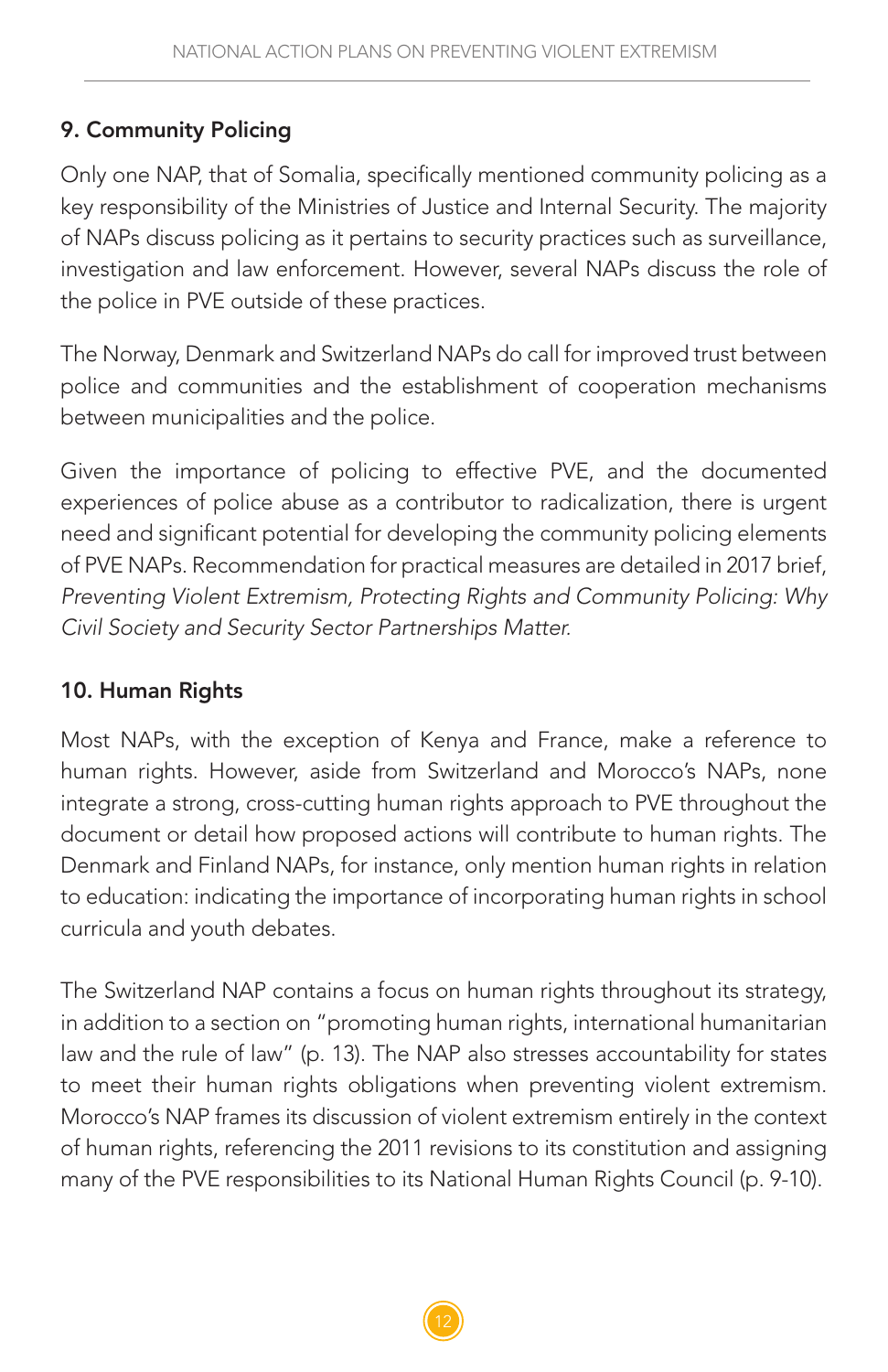*"I am convinced that the creation of open, equitable, inclusive and pluralist societies, based on the full respect of human rights and with economic opportunities for all, represents the most tangible and meaningful alternative to violent extremism and the most promising strategy for rendering it unattractive."* 

— UNSG's Plan of Action

# Conclusion

While NAPs are not intended to be the gold standard on PVE policy, they are an important starting point and baseline for:

- Providing a clear conceptual and analytical framing of the issues including the drivers and mitigating factors related to, violent extremism;
- Establishing quiding principles and policy priorities and fostering transparent and accountable institutions;
- Identifying programmatic and actionable PVE and related peacebuilding initiatives and necessary related technical capacities that are needed to implement programs; and,
- Allocating funding and resources to enable implementation and coordination.

In additional the NAP development process is a critical opportunity for ensuring the inclusion of women, youth and other community based civil society actors, who can both provide valuable input into the plans based on their own innovative practices and experience, and foster greater communication and trust between states and their citizens that in turn can strengthen the horizontal and vertical ties necessary for social cohesion across diverse societal sectors and communities.

Their insight and contributions are relevant on multiple levels:

Conceptually they can ensure that NAPs are being developed not simply to prevent or counter the negative force of extremism, but that they are plans designed to foster peace, resilience, equal rights and pluralism (PREP) that are critical to enabling a healthy cohesive society resilient and able to reject the ideology of violence and extremism in its mainstream;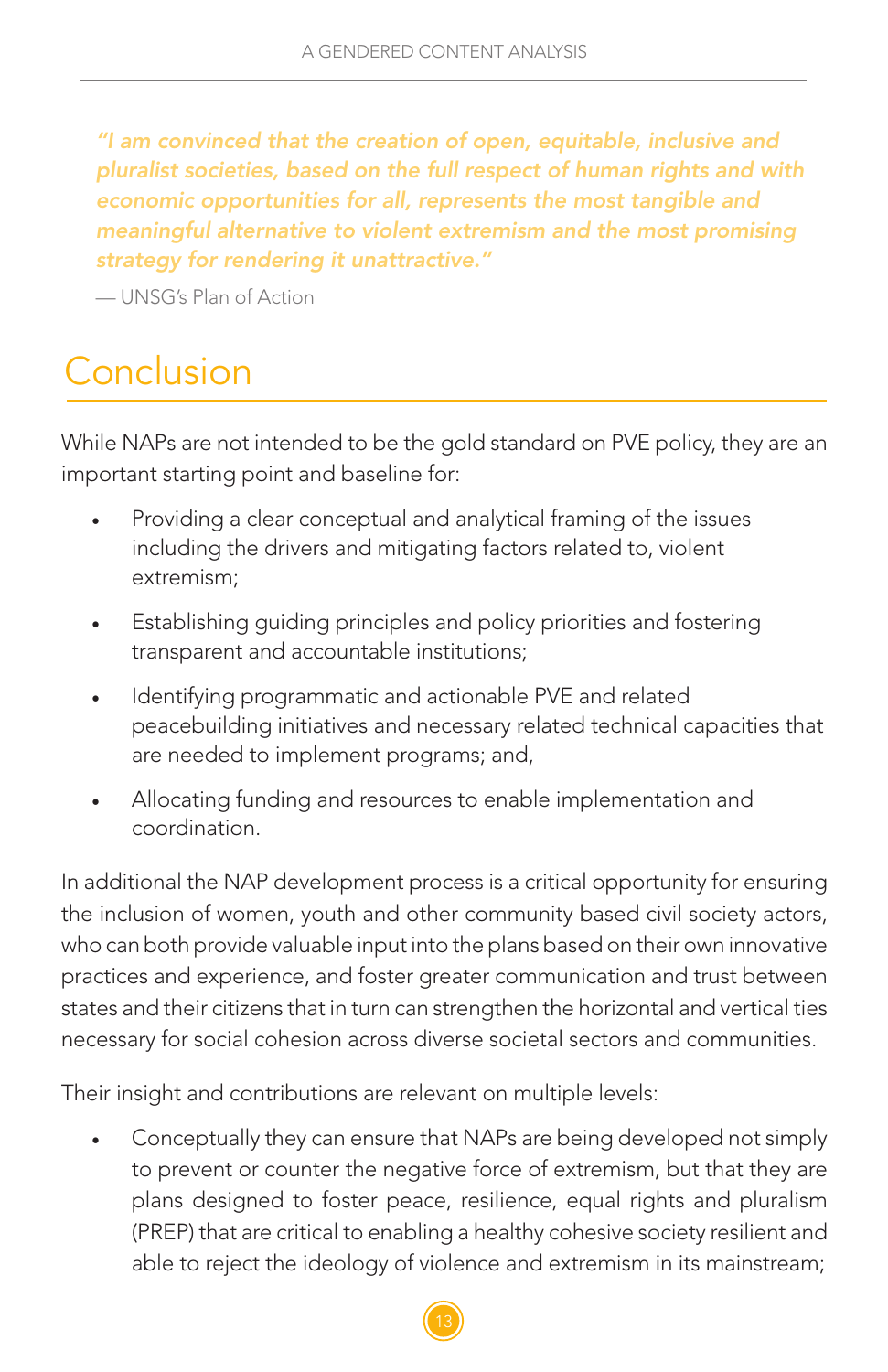- They can offer a real-time feedback loop regarding the efficacy or state interventions for example the quality and impact of security sector actors, local police and others in fueling or mitigating radicalization;
- They are able to provide gendered analysis and insight into youth trends and practices based on the access and trust they have in their communities;
- They can provide expertise and insight regarding innovative practices in the realm of education, media, economic initiatives that are PVE-specific and PVE relevant initiatives;
- Given their experiences, many can demonstrate how to implement holistic programs that tackle the psycho-social, religious, cultural and economic simultaneously given that both prevention and deradicalization efforts require attention to all these spheres;
- They can also provide examples of effective cooperation between CSOs, communities and the police. Such small scale initiatives can inform NAP design, while the NAP itself can lead to scaling up (or across) the positive experiences and approaches;
- By virtue of being involved in the process, they can demonstrate the value added of cross-sectoral cooperation and the complementarity that each sector brings;
- Robust monitoring and oversight by civil society will also counter the politicizing of NAPs by actors looking to capture the PVE agenda to further their own interests and obtain funding for political goals;
- CSOs will also ensure that NAP development does not become an end in itself and that the plans do turn into actions; and
- If local actors feel ownership in the NAP process and priorities that are developed, they will generate community support and feel responsible for their implementation as well. This is transformative as it engages and enables communities to limit and contain the signs and spread of extremism from within or without.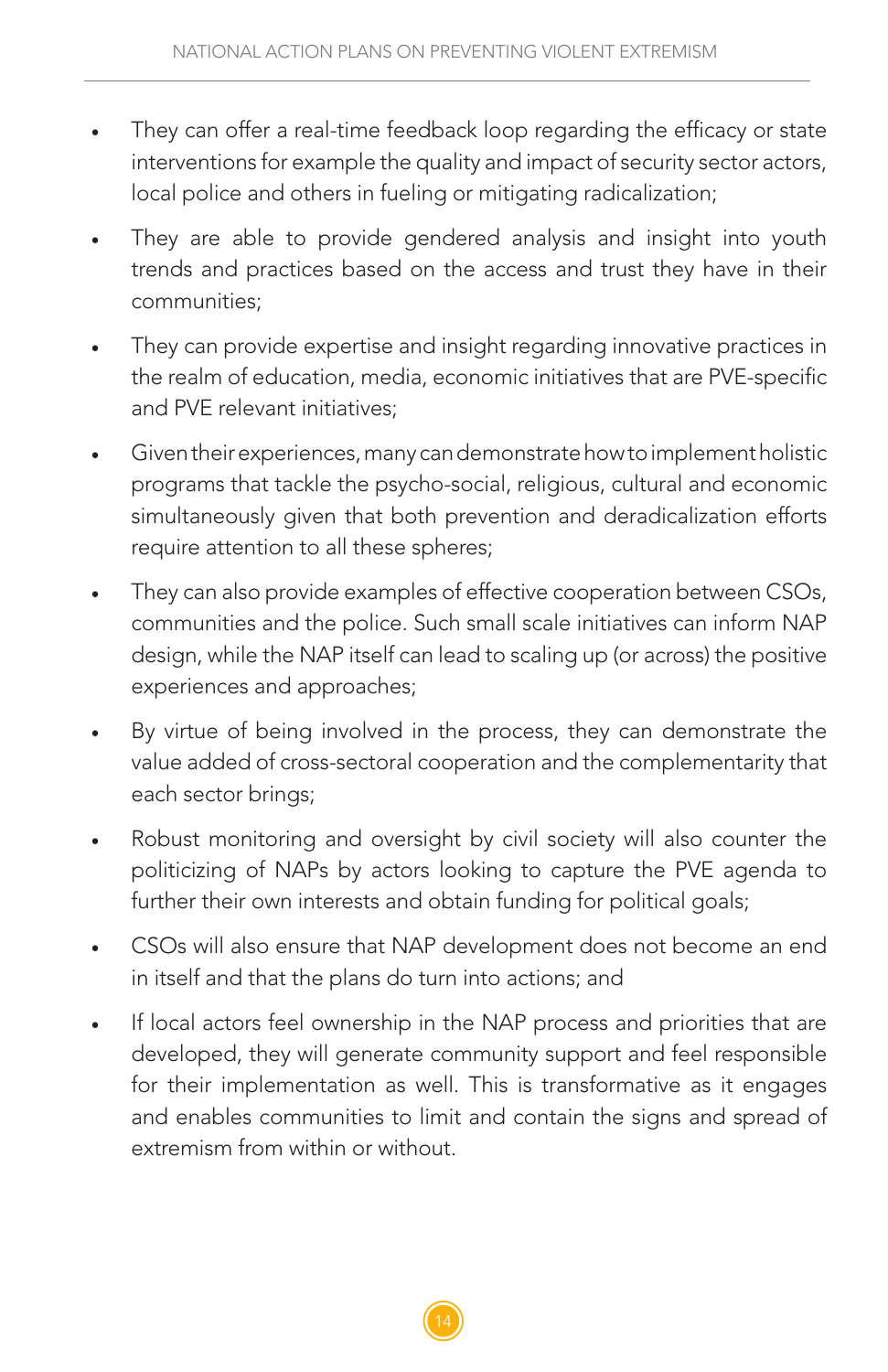# Sources

Burkina Faso, 2014. *Preventing Violent Extremism in Burkina Faso: Toward National Resilience Amid Regional Insecurity.* Global Center on Cooperative Security, available at: http://www.globalcenter. org/wp-content/uploads/2014/07/BF-Assessment-Eng-with-logos-low-res.pdf

Denmark, 2016. *Preventing and Countering Extremism and Radicalization: National Action Plan*. Available at: https://ec.europa.eu/home-affairs/sites/homeaffairs/files/what-we-do/networks/ radicalisation\_awareness\_network/docs/preventing\_countering\_extremism\_radicalisation\_en.pdf

Finland, 2016. *National Action Plan for the Prevention of Violent Radicalisation and Extremism, Ministry of the Interior,* Publications 17/2016, available at: http://julkaisut.valtioneuvosto.fi/bitstream/ handle/10024/75040/Kansallinen\_vakivalt\_radikalisoituminen\_eng\_NETTI.pdf

France, 2015. *Plan D'Action Contre la Radicalization et le Terrorisme,* available at: http:// www.gouvernement.fr/sites/default/files/liseuse/7050/master/projet/Plan-d-action-contre-laradicalisation-et-le-terrorisme.pdf

Kenya, 2015. *National Strategy to Counter Violent Extremism.* National Counter-Terrorism Centre. Not currently available on-line.

Morocco, 2015. *L'expérience du Royaume du Maroc dans la Prévention et la Lutte contre l'Extrémisme Violent.* Mission Permanente du Royaume du Maroc Genève, available at: http://www. ohchr.org/Documents/Issues/RuleOfLaw/PCVE/Morocco.pdf

Norway, 2014. *Action Plan Against Radicalization and Violent Extremism.* Norwegian Ministry of Justice and Public Security, available at: https://www.counterextremism.org/resources/details/ id/679/action-plan-against-radicalisation-and-violent-extremism

Somalia, 2016. *National Strategy and Action Plan for Preventing and Countering Violent Extremism.*  Available at: http://www.radiomuqdisho.net/wp-content/uploads/2016/08/CVE-Strategy-26- August-English.pdf

Switzerland, 2015. *Switzerland's Foreign Policy Action Plan on Preventing Violent Extremism.*  Federal Department of Foreign Affairs, available at: https://www.newsd.admin.ch/newsd/message/ attachments/43587.pdf